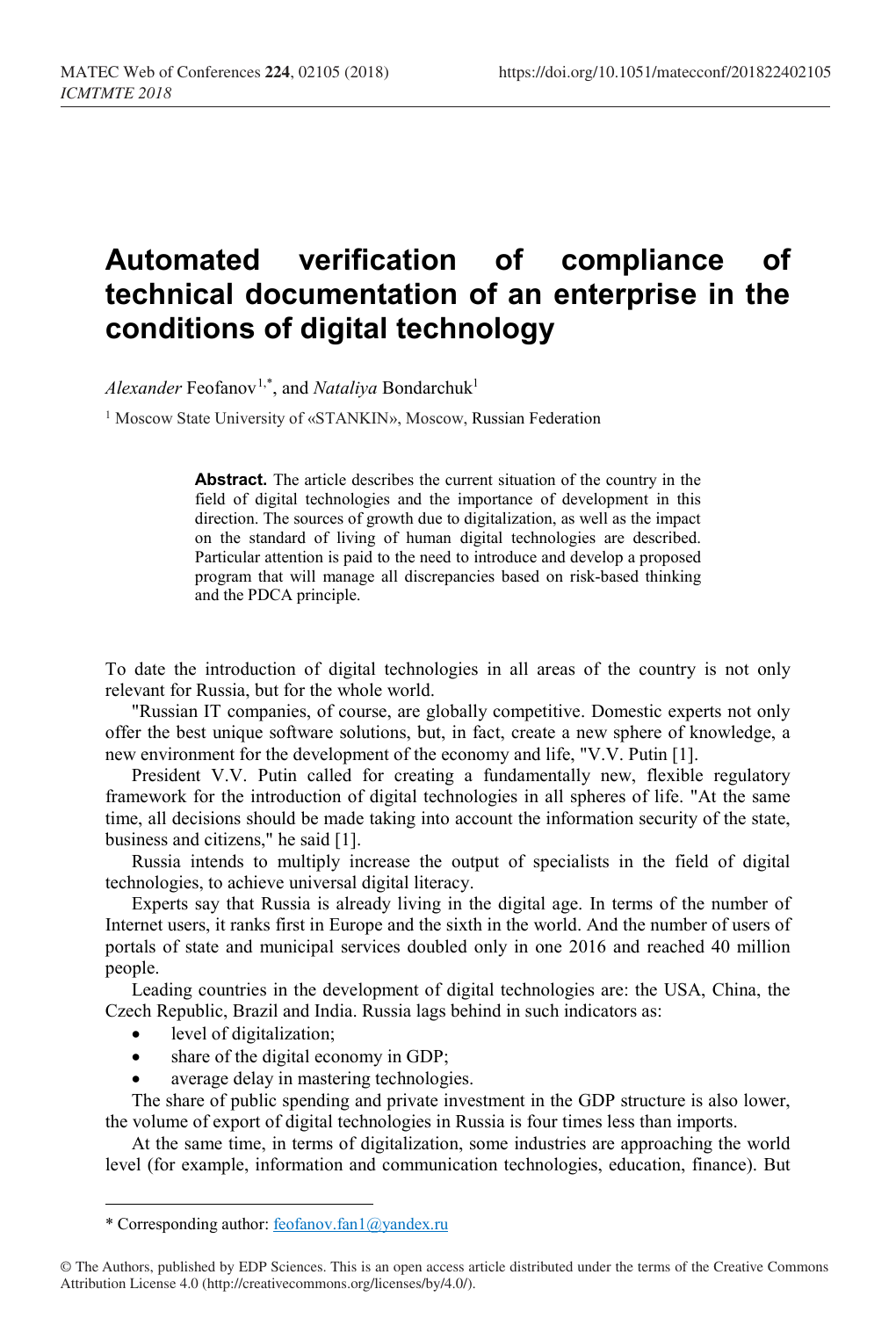in many key sectors (mining, manufacturing, manufacturing and transport), Russia lags behind the leading countries (USA, China, Brazil, India) [2].

Thanks to the development of digital technologies, the standard of living is growing. Now you can pay for various services and goods without leaving home [5]. To use public services while in remote access, which undoubtedly facilitates the life of a person and the work of employees [6].

Growth drivers through digitization:

• Optimization of production and logical operations

• Improving the labor market efficiency

• Improved equipment performance

• Increasing the efficiency of R & D (research and development) and product development

• Reducing the cost of resources and production losses

For the industry, the main thing in the digital era is, first of all, the digitization of all processes that occur in the production of some goods [3]. This digitization of technology, which is still not very clear for today, this is the digitization of products, i.e. all processes that occur in the enterprise [4]. And also the digitization of all inconsistencies that have been identified.

GOST R ISO 9001-2015 The Quality Management System recommends the use of a process approach that includes the Plan-Do-Check-Act (PDCA) cycle, and risk-oriented thinking. Risk-based thinking allows an organization to identify factors that can lead to deviations from the planned results of processes and the organization's quality management system, and use warning controls to minimize negative consequences and maximize the use of emerging opportunities.

| Sources of GDP growth due to                                                                                                                    | Unit.          | The total effect of                                             |
|-------------------------------------------------------------------------------------------------------------------------------------------------|----------------|-----------------------------------------------------------------|
| digitalization                                                                                                                                  | measurements,% | digitalization                                                  |
| • Monitoring of production lines in<br>real time<br>· Optimization of logical routes and<br>determination of order of priority of<br>departures | $1,4-4,0$      |                                                                 |
| • Efficient and quick job search and<br>filling of vacancies<br>• Remote work capabilities<br>• New professions and jobs                        | $2,1-2,9$      |                                                                 |
| • Reduced downtime and repair costs<br>• Increase the load of equipment                                                                         | $0,4-1,4$      | 19-34\% of the total<br>increase in GDP or<br>4.1-8.9 trillion. |
| • Rapid prototyping and quality<br>control<br>• Analysis of large data sets in the<br>development and improvement of<br>products                | $0,2 - 0,5$    |                                                                 |
| • Reduction of electricity and fuel<br>consumption<br>• Reduction of production losses of<br>raw materials                                      | < 0.1          |                                                                 |

**Table 1.** Sources of growth due to digitalization